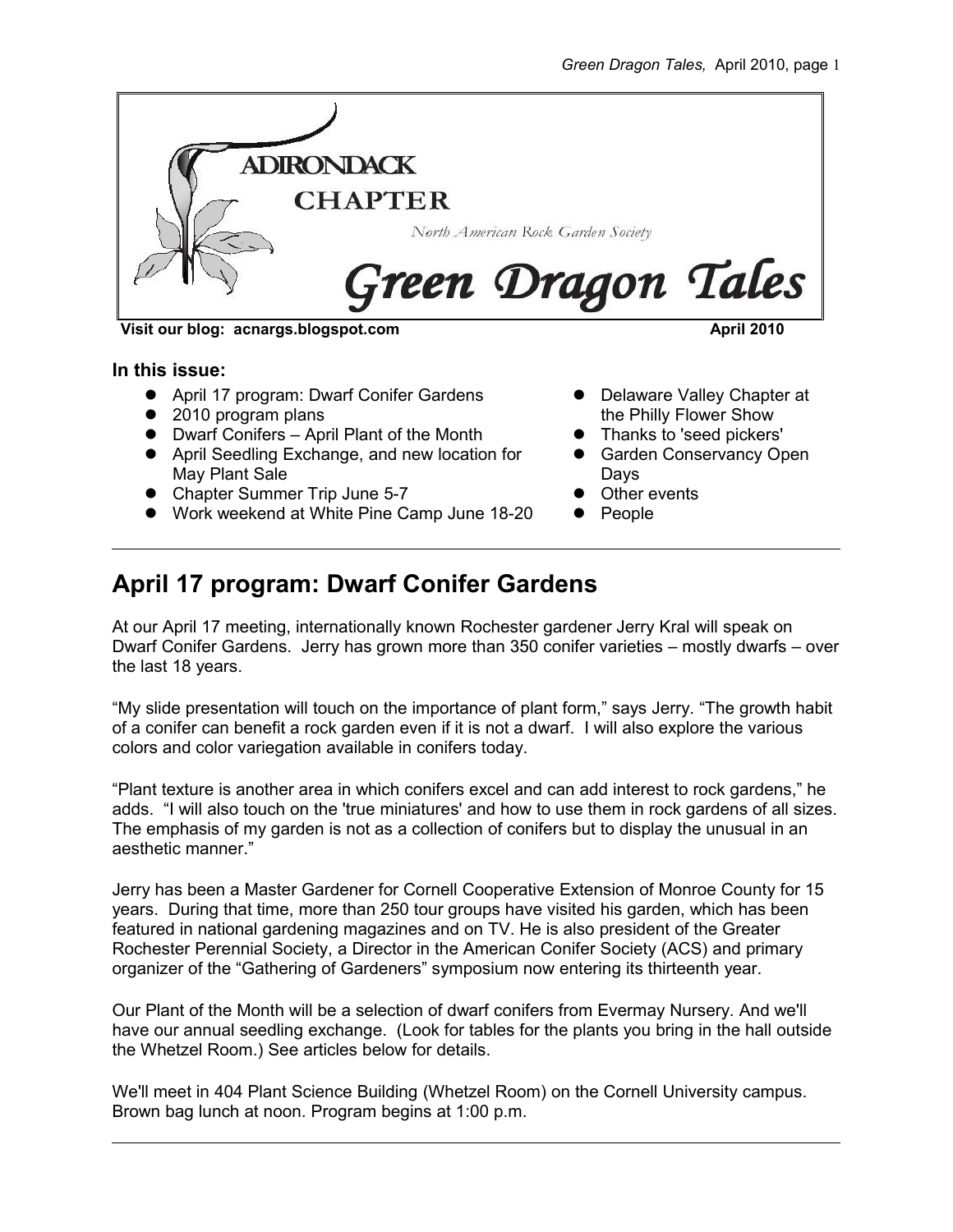#### **From the Chair:**

*From Billie Jean Isbell, chair:*

My garden is popping! But so are those awful pepper weeds that look pretty this time of year and then pops its seeds and takes over. As I dig them out, I am also digging seedlings for our annual seedling exchange to take place after our next meeting, Sat. April 17th in the Wetzel Room. We will set up tables in the hall outside the Whetzel room and hold the seedling exchange after our speaker, Jerry Kral, talks on dwarf conifers.

Please bring seedlings to the next meeting for our members-only exchange. And now is not too early to start potting up plants for the plant sale May 15th. These two plant sales are our major source of revenue for our excellent speaker series enabling us to bring speakers of the caliber of Anne Spiegle, who gave a fascinating talk last month and Jerry Kral, this month. Our members make it all happen. So start dividing and potting now. For the May plant sale, remember to use soil-less mix.

#### **2010 program plans**

Our **tentative** program line up for 2010. Details in future newsletters or: [acnargs.blogspot.com](http://acnargs.blogspot.com/)

- April 17: **Dwarf Conifer Gardens**, Jerry Kral. See article above.
- May 15: **Plant Sale**, Stewart Park, Ithaca.
- June 5-7: Chapter **Summer Trip** to Stonecrop, Storm King, NY Botanical Garden, Wave Hill, Planting Fields and more. (See article below.)
- June 18-20: **White Pine Camp work weekend**. See details in this newsletter.
- July 17: **Member garden tours.**
- August 21: **Members only plant sale.**
- September 18, October 16 and November 20 **programs to be announced**.

#### **Dwarf Conifers – April Plant of the Month**

*From John Gilrein, Plant of the Month coordinator:*

Our April POM will be dwarf conifers from Evermay Nursery. These will be small plants, at great prices, suitable for a rock garden, perennial border, or trough. The beauty of dwarf conifers is that they always look good. Though there's no flush of gorgeous color, they have no season of blackened, withered foliage or otherwise looking worn out. Dwarf conifers may grow slowly; these will stay small. The plants will generally be less than 12 inches high when mature, except 'Little Jamie', which will grow to around 2 feet.

The supplier recommends well-drained soil, though some are native to wet soils in nature, and recommends no more that a light dose of fertilizer. They should do well in full sun or part shade in soils that are not excessively acidic or alkaline. For planting in troughs that will not receive winter protection, a plant 2 zones hardier than your USDA hardiness zone is the general recommendation.

Our selection will include some of the following [approximate shape]:

• *Abies balsamea* 'Nana' (balsam fir), from Northern North America, is hardy to zone 3. [cushion]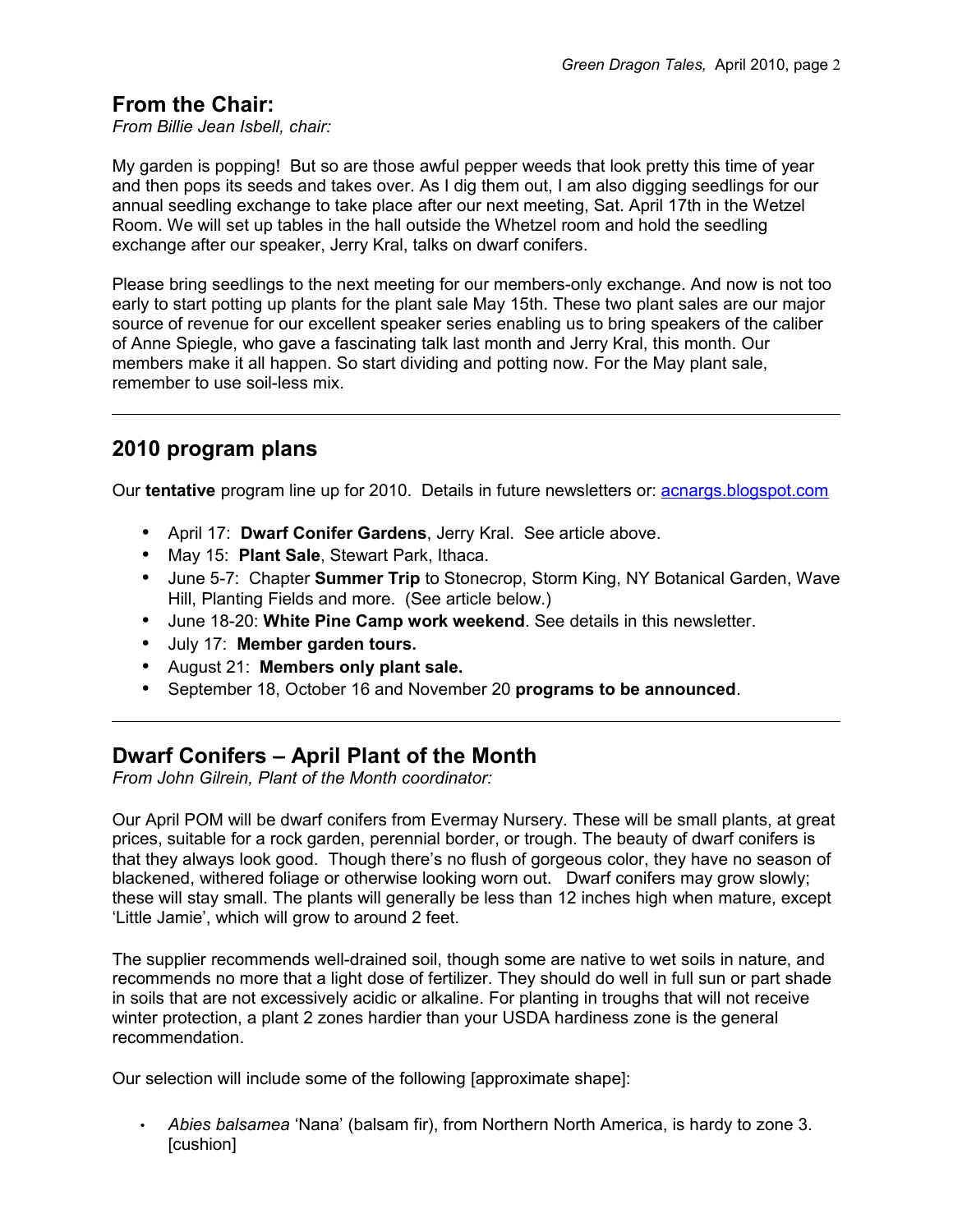- *Chamaecyparis obtusa* 'Nana' (Hinkoki cypress), from Japan, is hardy to zone 5. [globe]
- *Chamaecyparis pisifera* 'Tsukumo' (Sawara cypress), from Japan, is hardy to zone 5. [globe]
- *Chamaecyparis thyoides* 'Little Jamie' (Atlantic white cedar), from the Eastern coastal US, is hardy to zone 4. [cone]
- *Picea abies* 'Little Gem' (Norway spruce), from Europe, is hardy to zone 3. [globe]
- *Picea mariana* 'Nana' (black spruce), from Northern North America, is hardy to zone 3. [mound]
- *Thuja occidentalis* 'Hetz midget' (American arborvitae), from Northeastern North America, is hardy to zone 3. [globe]

For additional information, check the Evermay Nursery web page for dwarf conifers [\(http://www.evermaynursery.com/store/dwarf-conifers.asp\)](http://www.evermaynursery.com/store/dwarf-conifers.asp), or the book *Rock Garden Plants* by Baldassare Mineo.

#### **April Seedling Exchange, and new location for May Plant Sale**

*From David Mitchell, plant sale coordinator:*

In addition to our fabulous speaker, we'll have our annual seedling exchange at our April meeting. Bring in your seedlings to share. I'll have some pots and potting soil on hand. Potted divisions will also be accepted and priced for sale or held for the May plant sale. I'm hoping the seedlings will find good homes and that some will show up on our tables at the May and August plant sales. The seedling exchange is a great way to learn about what plants are easy to grow from seed and to learn from other's experiences in growing them on.

The May Plant Sale will be held on May 15, 9:30 a.m. to 2:30 p.m. Due to Ithaca High School construction, **the plant sale will be held at Stewart Park.** We will not be able to set up on Friday afternoon, so please come early on Saturday to help. Our booth will be located inside the large pavilion.

My driveway is available for dropoffs any time before the day of the sale if you can't make it to Stewart Park on Saturday morning. The driveway is on the Washington Street side of the corner of Washington and Esty Streets (402 Esty Street). My phone number is (607) 342-3660 should you have any questions about the sale. Tompkins County Cooperative Extension can be reached at (607) 272-2292.

#### **Chapter Summer Trip June 5-7**

*From Susanne Lipari, membership coordinator [\(sel3@cornell.edu\)](mailto:sel3@cornell.edu):*

Please let Susanne [\(sel3@cornell.edu\)](mailto:sel3@cornell.edu) know if you are interested in coming along so she can start making plans for lodging North of New York City and on Long Island. At this point, you are not definitely signing up – just expressing interest.

**On Saturday, June 5**, we will be heading down to [Stonecrop](http://www.stonecrop.org/) to visit that lovely Cabot garden in its early summer glory. People wishing to also visit the sculpture garden at [Storm King](http://www.stormking.org/) can do that afterwards and then join the rest of the group at the lodging (TBA).

**On Sunday, June 6**, we will be given a tour of the [rock garden at NY Botanic Garden](http://www.nybg.org/gardens/test_garden.php?id_gardens_collections=36) by garden's curator, Jody Payne. After the tour, we can explore the rest of the garden or visit [Wave](http://www.wavehill.org/home/) [Hill,](http://www.wavehill.org/home/) not far away. We will meet at the [East Norwich Inn](http://www.eastnorwichinn.com/) in Oyster Bay on Long Island. There will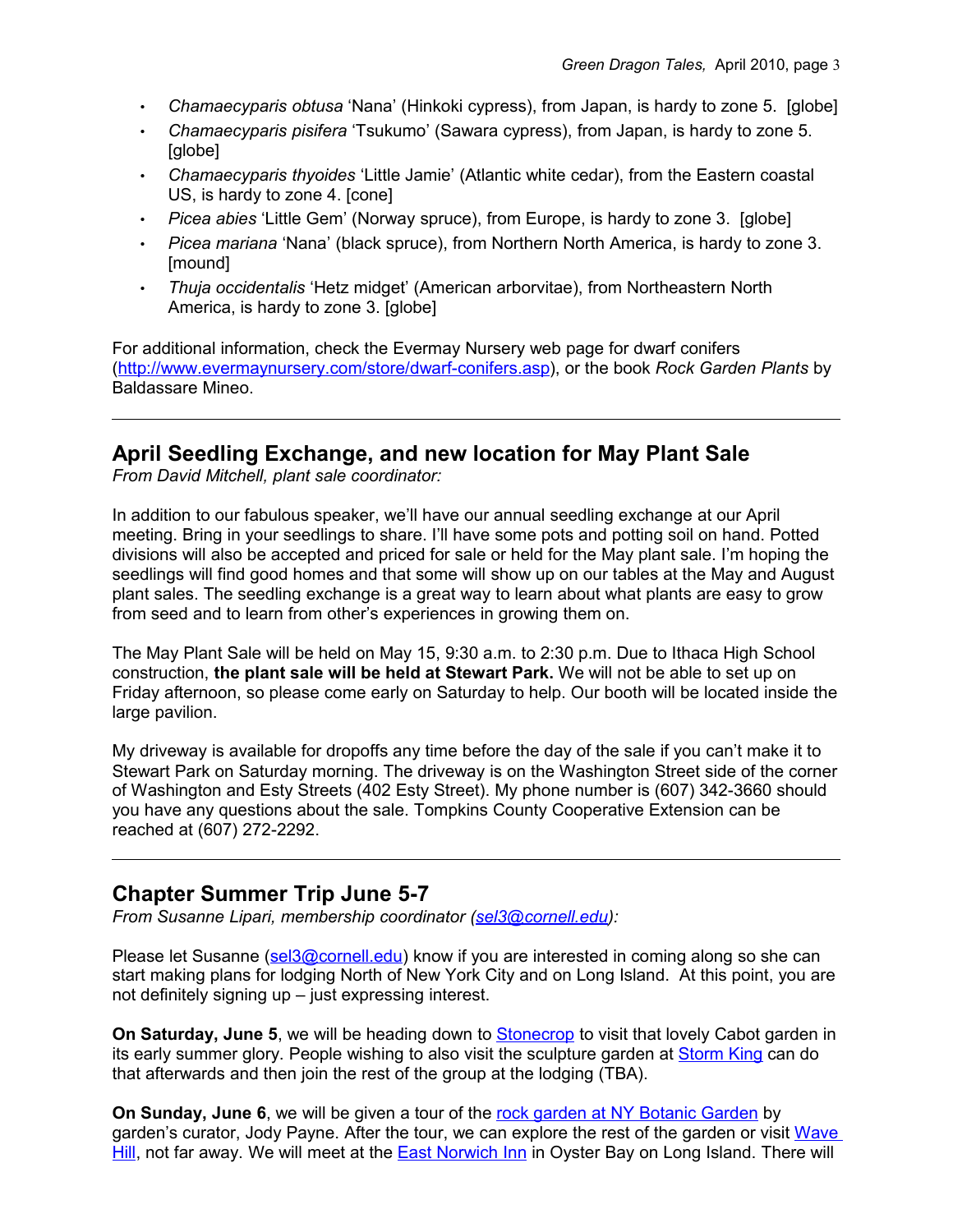be a cocktail hour in the courtyard of the lovely [Chelsea Mansion,](http://chelseamansion.com/) one of the Gold Coast mansions, followed by dinner in a local restaurant (TBA).

**On Monday, June 7**, we will visit **Planting Fields Arboretum**, with its synoptic garden, newly established Daphne collection, the rose garden, heather garden, late flowering rhododendrons…. Leaving Planting Fields, we can stop in at [Martin Viette Nursery](http://www.inthegardenradio.com/) and – most importantly - stock up on goodies at [Trader Joe's.](http://www.traderjoes.com/index.html) Return to Ithaca whenever you have had enough of Long Island.

#### **Work weekend at White Pine Camp June 18-20**

*From Carol Eichler:*

I'm organizing another working weekend at White Pine Camp in the Adirondacks for the weekend of June 18-20, with an emphasis on adding plants to the garden.

Anyone who is interested in going this year should contact me by April 17 - our April meeting. Space is limited. Priority will be given to people who have not yet been there. We will stay for 2 nights - Friday and Saturday. It is a working weekend so we will plan to spend about a half day on Saturday working - doing fun stuff like weeding, planting, watering, mulching, etc. Between White Pine Camp and the George's we have a budget of \$150 to spend on plants. Hopefully we can supplement this with plants from our own gardens and the seedling exhange or other donations. I'll gather together our notes on what seemed to do well. Last summer we found many plants survived that shouldn't have been hardy because of the heavy snow cover.

On the way up on Friday we will take a side trip to Seneca Hill Perennials for a tour of Ellen Hornig's wonderful gardens. (But the nursery will not be open so we can't buy plants.) If you're interested in the trip or have questions, contact me: [ceichler@twcny.rr.com](mailto:ceichler@twcny.rr.com) or 607-387-5823.

#### **Delaware Valley Chapter at the Philly Flower Show**

*From Carol Eichler:*

The Delaware Chapter always had an exhibit at the Philadelphia Flower Show and it was well worth seeking out. This year they truly (in my opinion) outdid themselves so I wasn't surprised when they received "Best in Show for Plant Societies."

I took a lot of photos that I'll plan to show at one of our meetings. However in the meantime their website has posted some with comments here:

# [www.dvcnargs.org/flowershow.html.](http://www.dvcnargs.org/flowershow.html)

It also has their plant list with over 80 species and cultivars. I spoke briefly



with the member who was tending the exhibit. He said a retired architect designed the exhibit and they were really scrambling to get it built and planted up to the last minute. I can only imagine the work.